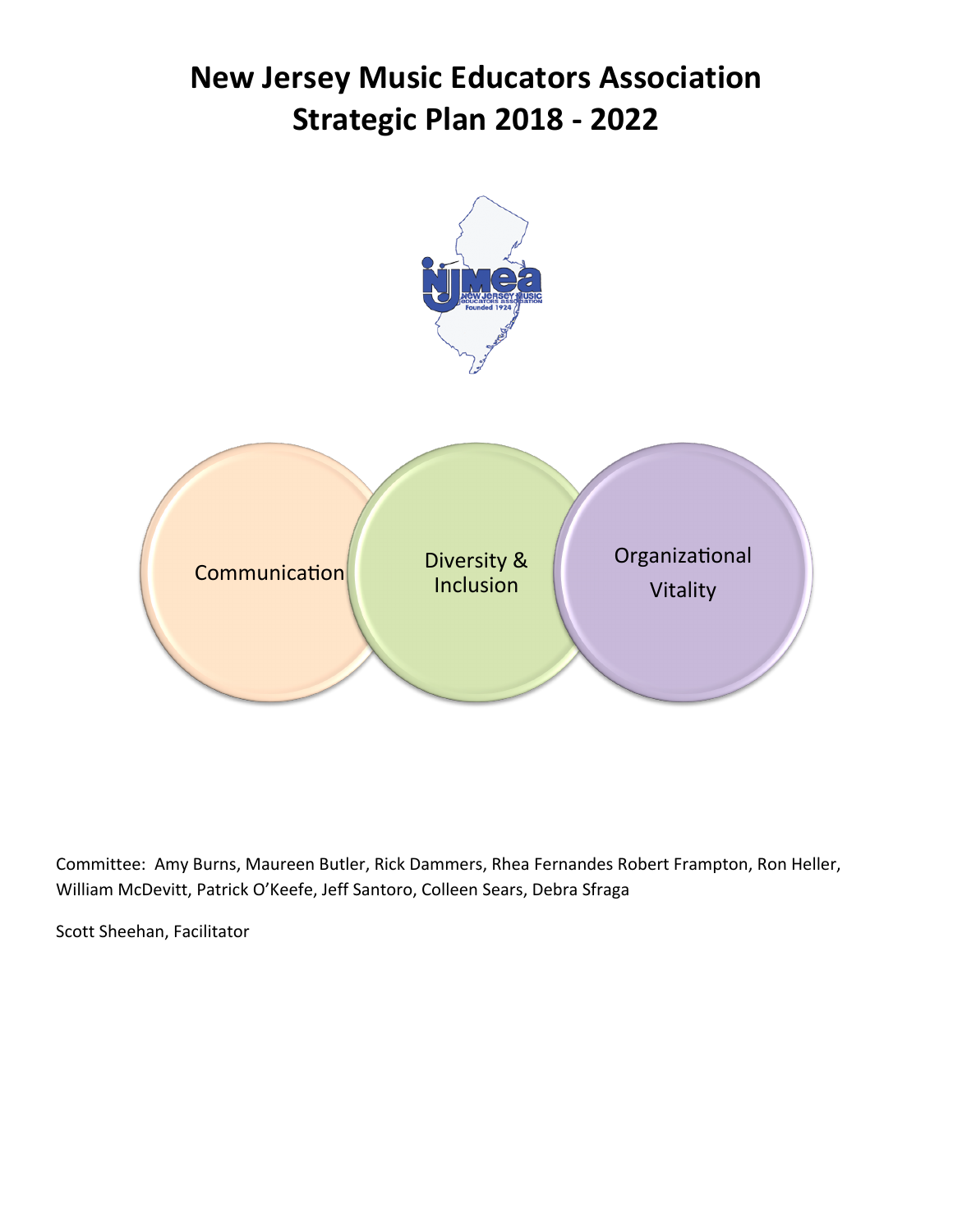# **New Jersey Music Educators Association**

## **Strategic Plan 2018 - 2022**

| <b>Mission</b>                                                                                                                                                                                                                                                                                                                                                                                                                                                                                                                                                                                                                                           |                                                                                                                                                                                                                                                                                                                                                     |                                                                                                                                                                                                                                                                                                                                  |  |  |  |
|----------------------------------------------------------------------------------------------------------------------------------------------------------------------------------------------------------------------------------------------------------------------------------------------------------------------------------------------------------------------------------------------------------------------------------------------------------------------------------------------------------------------------------------------------------------------------------------------------------------------------------------------------------|-----------------------------------------------------------------------------------------------------------------------------------------------------------------------------------------------------------------------------------------------------------------------------------------------------------------------------------------------------|----------------------------------------------------------------------------------------------------------------------------------------------------------------------------------------------------------------------------------------------------------------------------------------------------------------------------------|--|--|--|
| The mission of the New Jersey Music Educators Association is to provide access<br>to an inclusive music education for all students by supporting music educators<br>in their advancement of quality music instruction and practice.                                                                                                                                                                                                                                                                                                                                                                                                                      |                                                                                                                                                                                                                                                                                                                                                     |                                                                                                                                                                                                                                                                                                                                  |  |  |  |
|                                                                                                                                                                                                                                                                                                                                                                                                                                                                                                                                                                                                                                                          | <b>Vision</b>                                                                                                                                                                                                                                                                                                                                       |                                                                                                                                                                                                                                                                                                                                  |  |  |  |
| The vision of the New Jersey Music Educators Association is to ensure that<br>every child can artistically express themselves and unlock their creative<br>potential through music in a way that is culturally relevant, meaningful, and<br>valued.                                                                                                                                                                                                                                                                                                                                                                                                      |                                                                                                                                                                                                                                                                                                                                                     |                                                                                                                                                                                                                                                                                                                                  |  |  |  |
|                                                                                                                                                                                                                                                                                                                                                                                                                                                                                                                                                                                                                                                          | <b>Values</b>                                                                                                                                                                                                                                                                                                                                       |                                                                                                                                                                                                                                                                                                                                  |  |  |  |
| Integrity: We value openness, honesty and transparency in our<br>$\bullet$<br>association.<br>Excellence: We work to support excellence in musical experiences, which<br>$\bullet$<br>occurs in many contexts and musical practices.<br>Equity: We value an inclusive, culturally relevant, and diverse music<br>education for all students.<br>Leadership: We are committed to serving others through music education<br>for the greater good of society.<br>Visionary: We seek innovative solutions in response to current and future<br>trends in music education.<br>Membership: We value the diversity, commitment, and talents of our<br>$\bullet$ |                                                                                                                                                                                                                                                                                                                                                     |                                                                                                                                                                                                                                                                                                                                  |  |  |  |
|                                                                                                                                                                                                                                                                                                                                                                                                                                                                                                                                                                                                                                                          | members and their contributions to music education.                                                                                                                                                                                                                                                                                                 |                                                                                                                                                                                                                                                                                                                                  |  |  |  |
|                                                                                                                                                                                                                                                                                                                                                                                                                                                                                                                                                                                                                                                          | <b>Strategic Directions</b>                                                                                                                                                                                                                                                                                                                         |                                                                                                                                                                                                                                                                                                                                  |  |  |  |
| <b>Communication</b><br>1.                                                                                                                                                                                                                                                                                                                                                                                                                                                                                                                                                                                                                               | <b>Diversity &amp; Inclusion</b><br>2.                                                                                                                                                                                                                                                                                                              | 3.<br><b>Organizational Vitality</b>                                                                                                                                                                                                                                                                                             |  |  |  |
| Increase social media presence<br>А.<br>Engage collegiate members<br><b>B.</b><br>through social media trending<br>Enhance and improve the<br>C.<br><b>NJMEA Website</b><br>Highlight diverse music making<br>D.<br>through multiple media resources<br>Establish Membership Chair<br>Ε.<br><b>Establish Partnerships</b><br>F.<br>Committee                                                                                                                                                                                                                                                                                                             | Use Diversity Benchmarks to review<br>А.<br>programs, practices, policies, etc.<br><b>B.</b><br>Develop diverse practices Spotlight<br>program<br><b>Increase All-State and Honors</b><br>C.<br>Ensembles diversity and access<br>Increase professional development<br>D.<br>focusing on IDEA practices<br>Ε.<br><b>Develop Diversity Statement</b> | Examine region and state<br>A.<br>governance practices<br>Investigate committee and<br>В.<br>board structures<br>C.<br>Develop Leadership Program<br><b>Enhance Mentor Program</b><br>D.<br>Е.<br>Create plan for full-time<br><b>Executive Director</b><br>Improve effectiveness of<br>F.<br>committee work using<br>technology |  |  |  |
|                                                                                                                                                                                                                                                                                                                                                                                                                                                                                                                                                                                                                                                          |                                                                                                                                                                                                                                                                                                                                                     |                                                                                                                                                                                                                                                                                                                                  |  |  |  |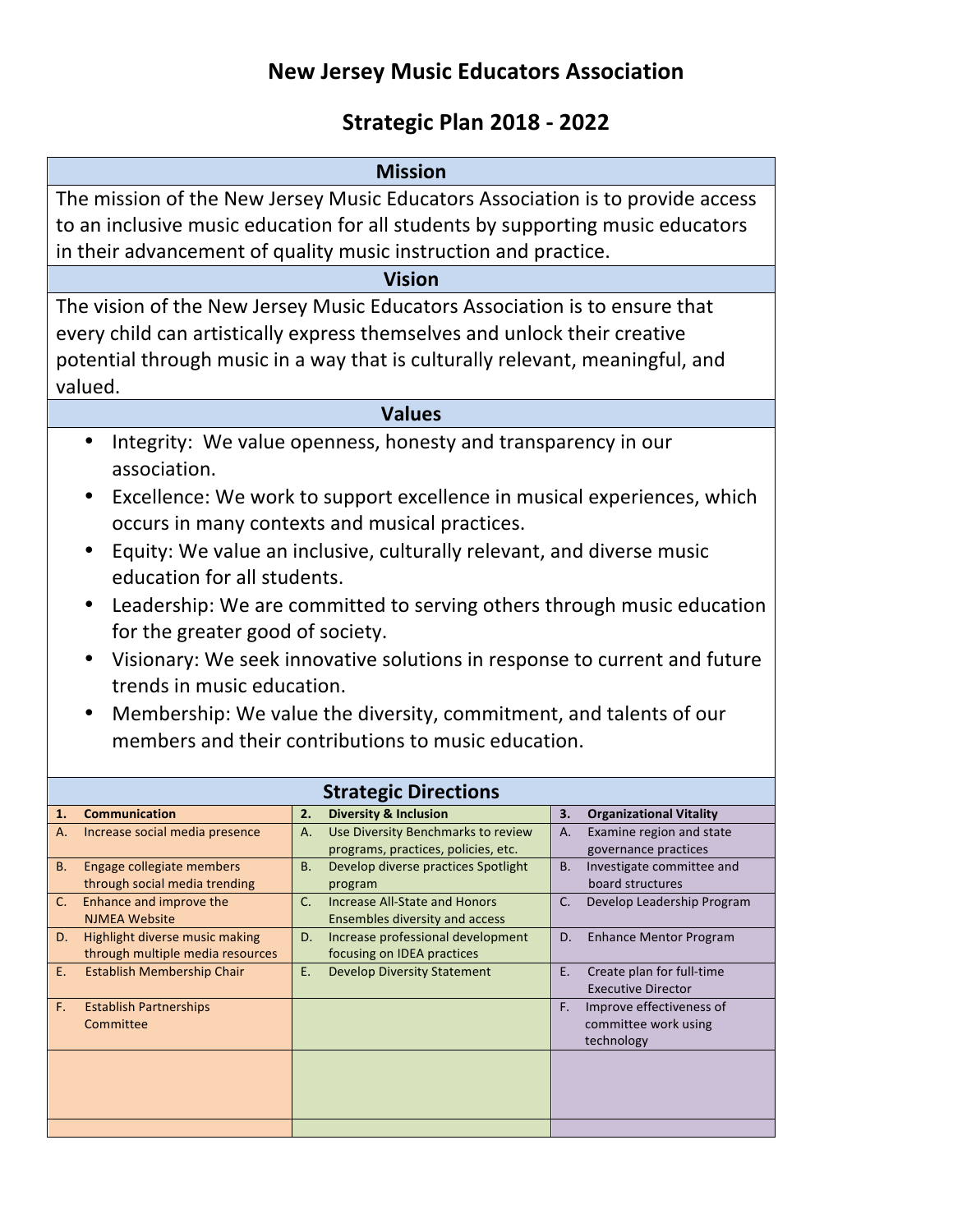#### **Strategic Direction 1: Communication**

**NJMEA will enhance and improve internal and external communications with members, partners, and the public.**

| <b>ACTION PLAN</b>                                                                                                                                                                                                                                                   | <b>Timeline</b>             | Who                                                        | Metric                                                                                                                         |
|----------------------------------------------------------------------------------------------------------------------------------------------------------------------------------------------------------------------------------------------------------------------|-----------------------------|------------------------------------------------------------|--------------------------------------------------------------------------------------------------------------------------------|
| 1A. Establish a network to increase social media<br>communications and awareness for NJMEA events, programs,<br>deadlines, etc. (Facebook, Instagram, Twitter, LinkedIn, etc.)                                                                                       | <b>Fall 2018</b><br>Ongoing | Social Media<br>Coordinator<br>Webmaster                   | Yearly Review;<br>Increase member<br>engagement through Social<br>Media platforms<br><b>Social Media Metrics</b>               |
| 1B. Establish procedures to increase social media trending<br>opportunities and engagement for collegiate members and<br>others - stories, polls, etc.                                                                                                               | Spring<br>2019              | Social Media<br>Coordinator, Collegiate<br>Chair & Members | Retention of membership<br>from collegiate to active<br>member<br>Increased collegiate<br>member engagement                    |
| 1C. Website Organization:<br>Ensure all information on the NJMEA website up to<br>date and relevant<br>Streamline and enhance content and layout on the<br>$\bullet$<br>NJMEA website and social media platforms to allow for<br>ease of navigation and connectivity | <b>Fall 2018</b><br>Ongoing | Webmaster<br>Board                                         | Performance Review;<br><b>Biannual Review of</b><br>Website;<br><b>Efficient Website</b><br>Navigation<br>Social Media Metrics |
| 1D. Create a "Spotlight" program to highlight events and<br>programs, schools, teachers, etc. from diverse aspects of music<br>education throughout New Jersey                                                                                                       | 2018-<br>2019<br>Ongoing    | Board;<br>TEMPO Editor;<br>Social Media<br>Coordinator     | <b>Increased Member</b><br>Engagement;                                                                                         |
| 1E. Establish a Membership Chair position<br>Create a new member outreach plan including<br>$\bullet$<br>communication with collegiate chapters<br>Work with the Executive Director to consistently<br>$\bullet$<br>recruit, retain, and engage members              | Summer<br>2019              | Board<br>Membership Chair                                  | Increased membership                                                                                                           |
| 1F. Establish a Partnerships Committee Serve as a liaison with<br>partner organizations and associations and seek new<br>partnershipsSolicit new conference session presenters and<br>performers                                                                     | Summer<br>2020              | Board<br>Partnerships<br>Committee                         | Establish and/or<br><b>Strengthen Relationships</b><br>with Partner Organizations                                              |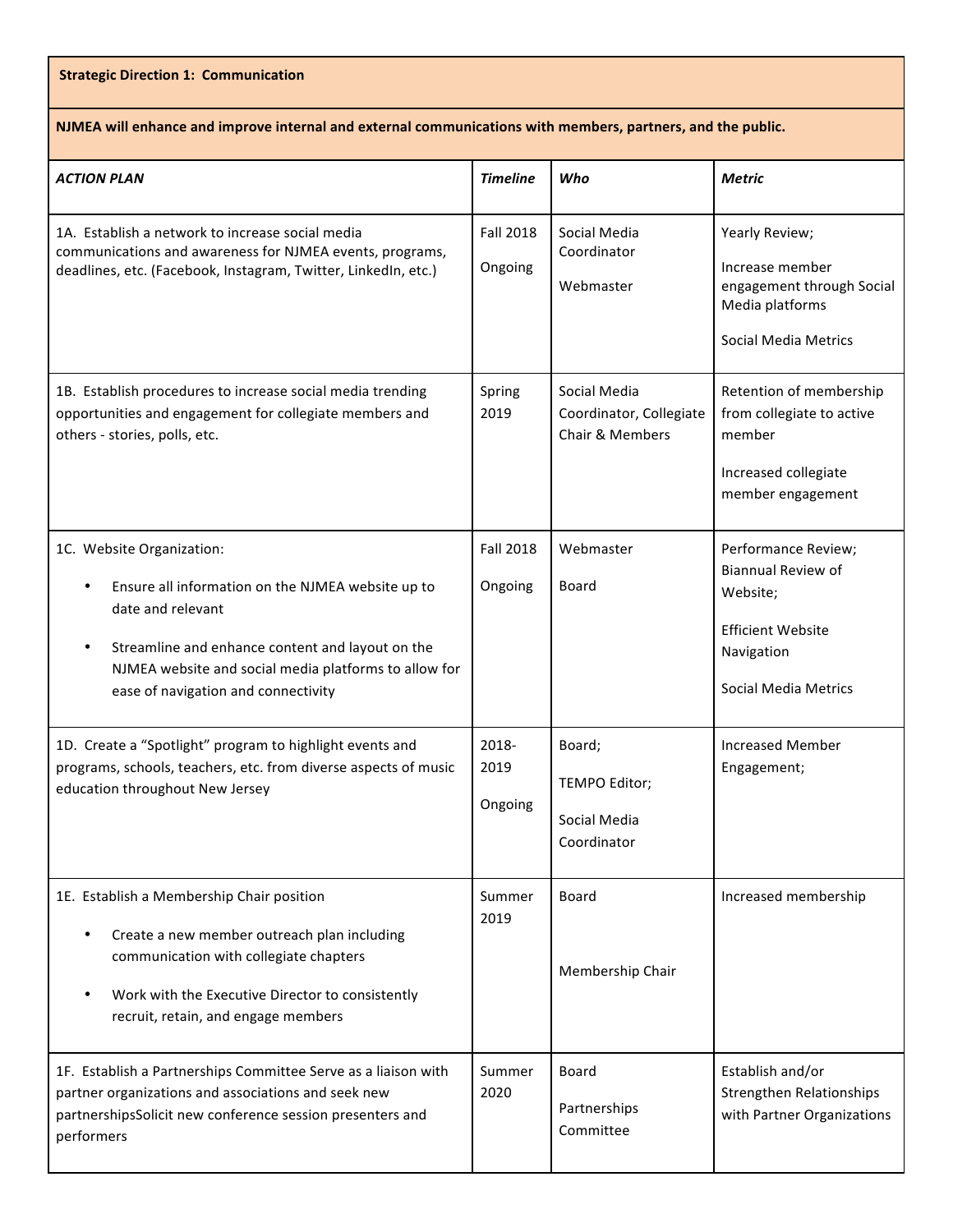**Strategic Direction 2: Diversity & Inclusion** 

NJMEA will promote practices, policies, and procedures to ensure that all students have access to a music education that values diverse musical practices and inclusive opportunities.

| <b>ACTION PLAN</b>                                                                                                                                                                                                                                                                                                         | <b>Timeline</b>                                   | Who                                                                                                                           | <b>Metric</b>                                                                                                                                         |
|----------------------------------------------------------------------------------------------------------------------------------------------------------------------------------------------------------------------------------------------------------------------------------------------------------------------------|---------------------------------------------------|-------------------------------------------------------------------------------------------------------------------------------|-------------------------------------------------------------------------------------------------------------------------------------------------------|
| 2A. Annually review publications, presentations,<br>membership, and student offerings using diversity and<br>inclusivity benchmarks developed by the IDEA Committee                                                                                                                                                        | <b>Benchmarks</b><br>Developed 2018-<br>2019      | <b>IDEA Committee</b>                                                                                                         | Annual Review measured<br>against population<br>benchmarks                                                                                            |
|                                                                                                                                                                                                                                                                                                                            | <b>Ongoing Review</b><br>Beginning<br>Summer 2019 |                                                                                                                               |                                                                                                                                                       |
| 2B. Develop Diverse Practices Spotlight<br>Highlight diverse music making practices<br>$\bullet$<br>(beyond traditional ensemble pedagogy)<br>throughout NJMEA-sponsored events<br>Include focus articles in each issue of TEMPO<br>$\bullet$<br>highlighting innovative practices which are<br>integrated into curriculum | <b>Fall 2018</b><br>Ongoing                       | <b>IDEA Committee</b><br>Webmaster<br><b>TEMPO Editor</b><br>Board<br>Conference Chair                                        | Increased visibility of<br>diverse music making<br>practices                                                                                          |
| 2C. All-State and Honors Ensembles<br>Ensure diverse conductors, repertoire,<br>٠<br>composers, etc.<br>Promote access for underserved populations<br>$\bullet$                                                                                                                                                            | 2018-2019 School<br>Year                          | Performance<br>Chairs<br>Members of the<br><b>IDEA Committee</b><br><b>NJMEA Past</b><br>President<br>Crescendo<br>Foundation | Increased diversity in<br>conductors, repertoire, and<br>composers for honors<br>ensembles<br>Increased diversity in<br>honors ensemble<br>membership |
| 2D. Focused professional development<br>Schedule diversity and inclusion sessions at<br>$\bullet$<br>conferences, workshops, etc. which are<br>reviewed by the IDEA Committee and scheduled<br>throughout the annual conference                                                                                            | 2019-2020 School<br>Year                          | Conference Chair<br><b>IDEA Committee</b>                                                                                     | Increased offering of<br>diversity and inclusion<br>sessions at conferences                                                                           |
| 2E. Develop and adopt diversity and inclusion statement                                                                                                                                                                                                                                                                    | Develop 2018-<br>2019<br>Complete Summer<br>2019  | <b>IDEA Committee</b><br><b>Board</b>                                                                                         | <b>Adoption of Statement</b>                                                                                                                          |